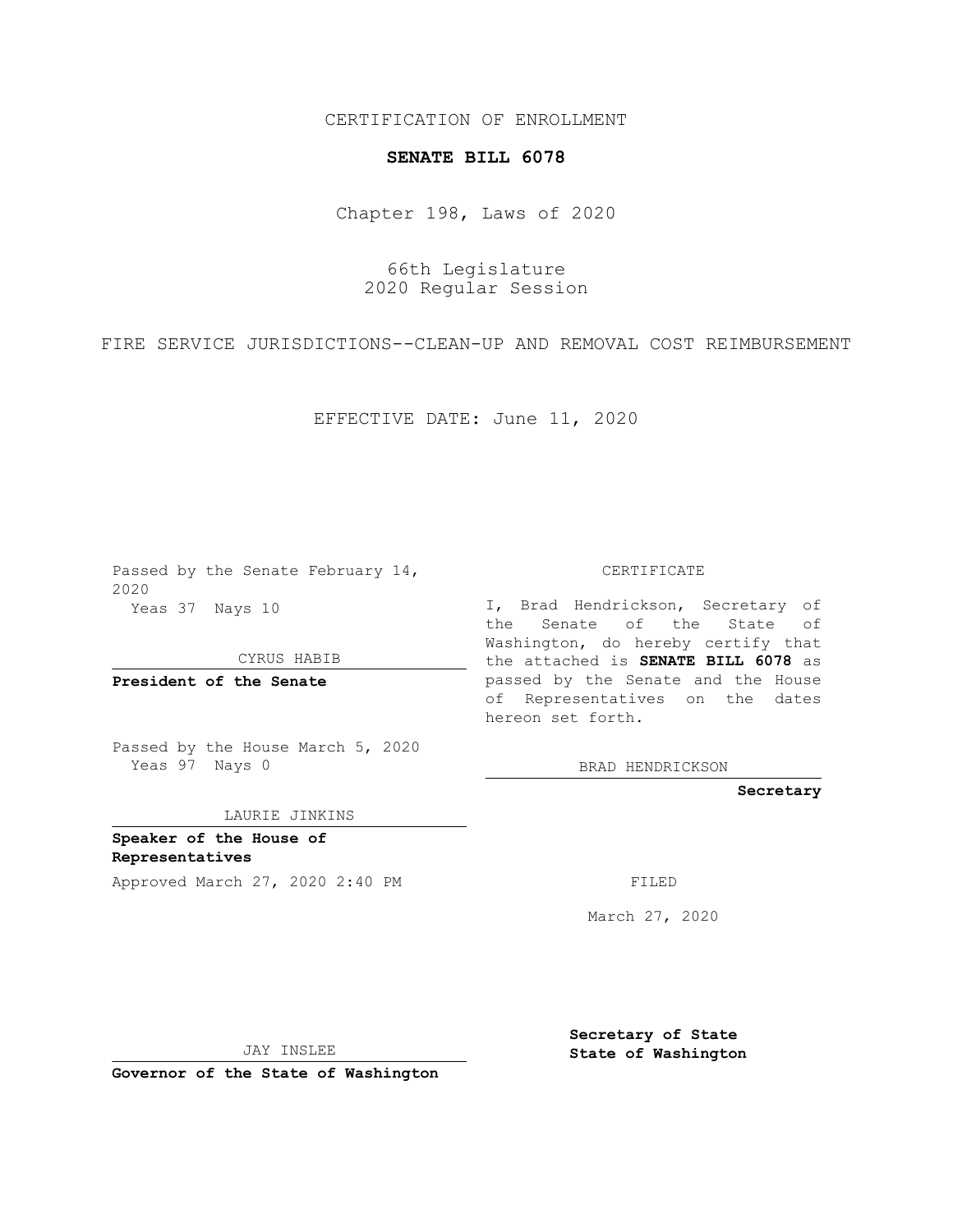Passed Legislature - 2020 Regular Session

**State of Washington 66th Legislature 2020 Regular Session By** Senator Mullet Prefiled 12/16/19.

 AN ACT Relating to clarifying reimbursement for certain clean-up or removal actions by fire protection jurisdictions; adding a new section to chapter 52.30 RCW; and adding a new section to chapter 35.103 RCW.4

BE IT ENACTED BY THE LEGISLATURE OF THE STATE OF WASHINGTON:

 NEW SECTION. **Sec. 1.** A new section is added to chapter 52.30 7 RCW to read as follows:

 (1) A fire service jurisdiction is entitled to recover from any liable party the actual costs associated with the cleanup or removal of hazardous waste and other hazardous materials, including debris or vehicle operating fluids, when responding to a vehicle accident on private or public property, including public roadways. A liable party may submit an invoice for those actual costs incurred by the jurisdiction, for the jurisdiction's cleanup or removal services, to their insurer that provides coverage for property damage for which the party becomes legally obligated, if coverage is found within a liable party's insurance policy. An insurer providing such coverage may issue payment directly to the jurisdiction from available property damage liability coverage contained in the policy. If there are multiple liable parties involved, the jurisdiction may only recover the proportional amount of liability legally determined for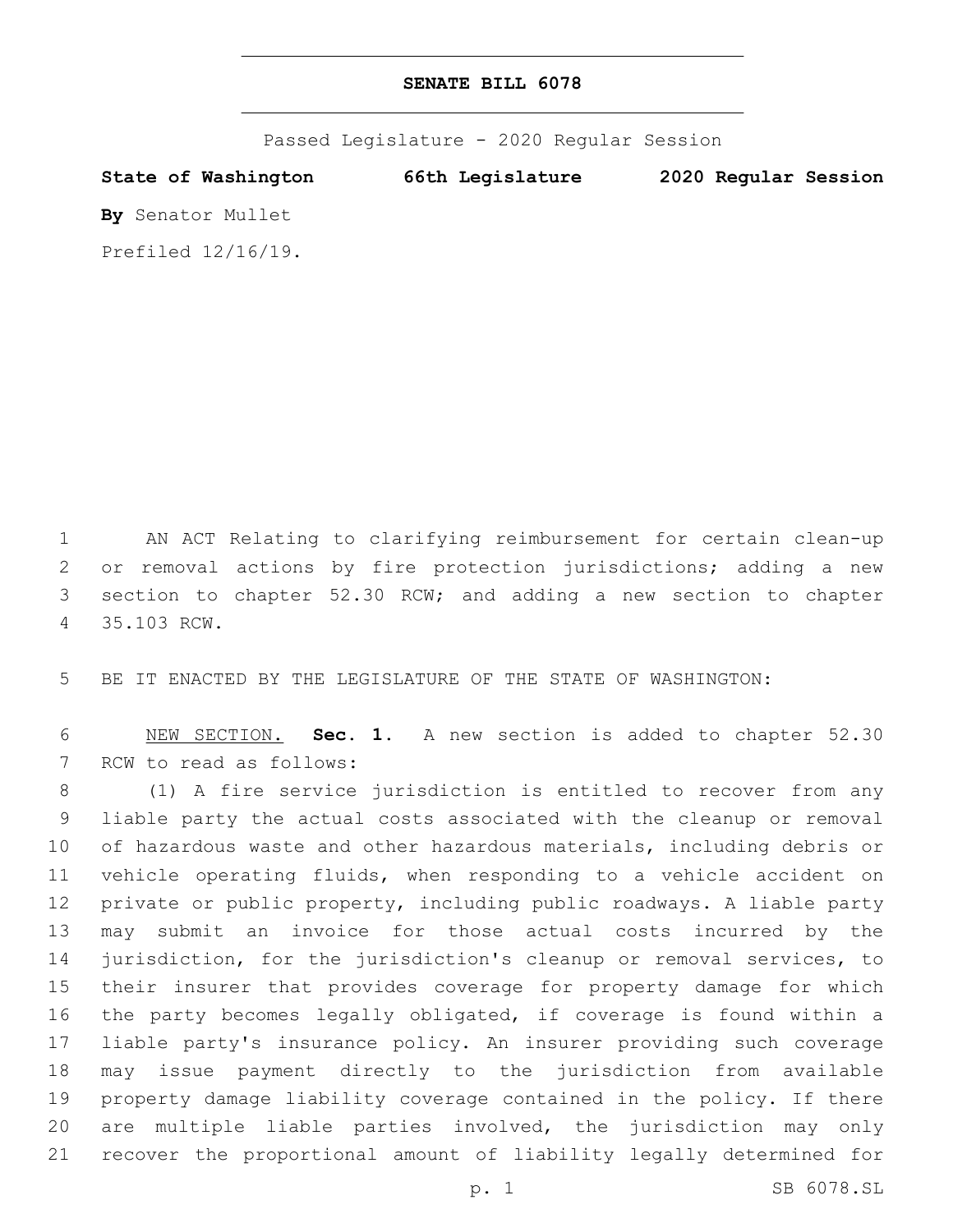each party. The jurisdiction may not recover from any one liable party, or all liable parties combined, more than the actual costs incurred with the cleanup and removal of the hazardous waste and other hazardous materials, including debris or vehicle operating fluids, when responding to a vehicle accident on private or public property, including public roadways.6

 (2) For the purposes of this section, the definitions in this 8 subsection apply:

 (a) "Actual costs" means the amount necessary to compensate for reasonable personnel time spent at the scene of a vehicle accident and the reasonable cost of any supplies used in the cleanup or removal of hazardous waste and other hazardous materials, including debris or vehicle operating fluids, when responding to a vehicle accident on private or public property, including public roadways.

 (b) "Fire service jurisdiction" or "jurisdiction" means a fire protection district or regional fire protection service authority.

(c) "Insurer" has the same meaning as in RCW 48.01.050.

 (d) "Liable party" means a person or entity that is legally obligated or responsible for causing a vehicle accident.

 (e) "Vehicle" means any mode of transportation operated by a liable party and involved in a vehicle accident including, but not 22 limited to, automobiles, trucks, and motorcycles.

 NEW SECTION. **Sec. 2.** A new section is added to chapter 35.103 24 RCW to read as follows:

 (1) A municipal fire department, or department, is entitled to recover from any liable party the actual costs associated with the 27 cleanup or removal of hazardous waste and other hazardous materials, including debris or vehicle operating fluids, when responding to a vehicle accident on private or public property, including public roadways. A liable party may submit an invoice for those actual costs incurred by the department, for the department's cleanup or removal services, to their insurer that provides coverage for property damage for which the party becomes legally obligated, if coverage is found within a liable party's insurance policy. An insurer providing such coverage may issue payment directly to the department from available property damage liability coverage contained in the policy. If there are multiple liable parties involved, the department may only recover the proportional amount of liability legally determined for each party. The department may not recover from any one liable party, or